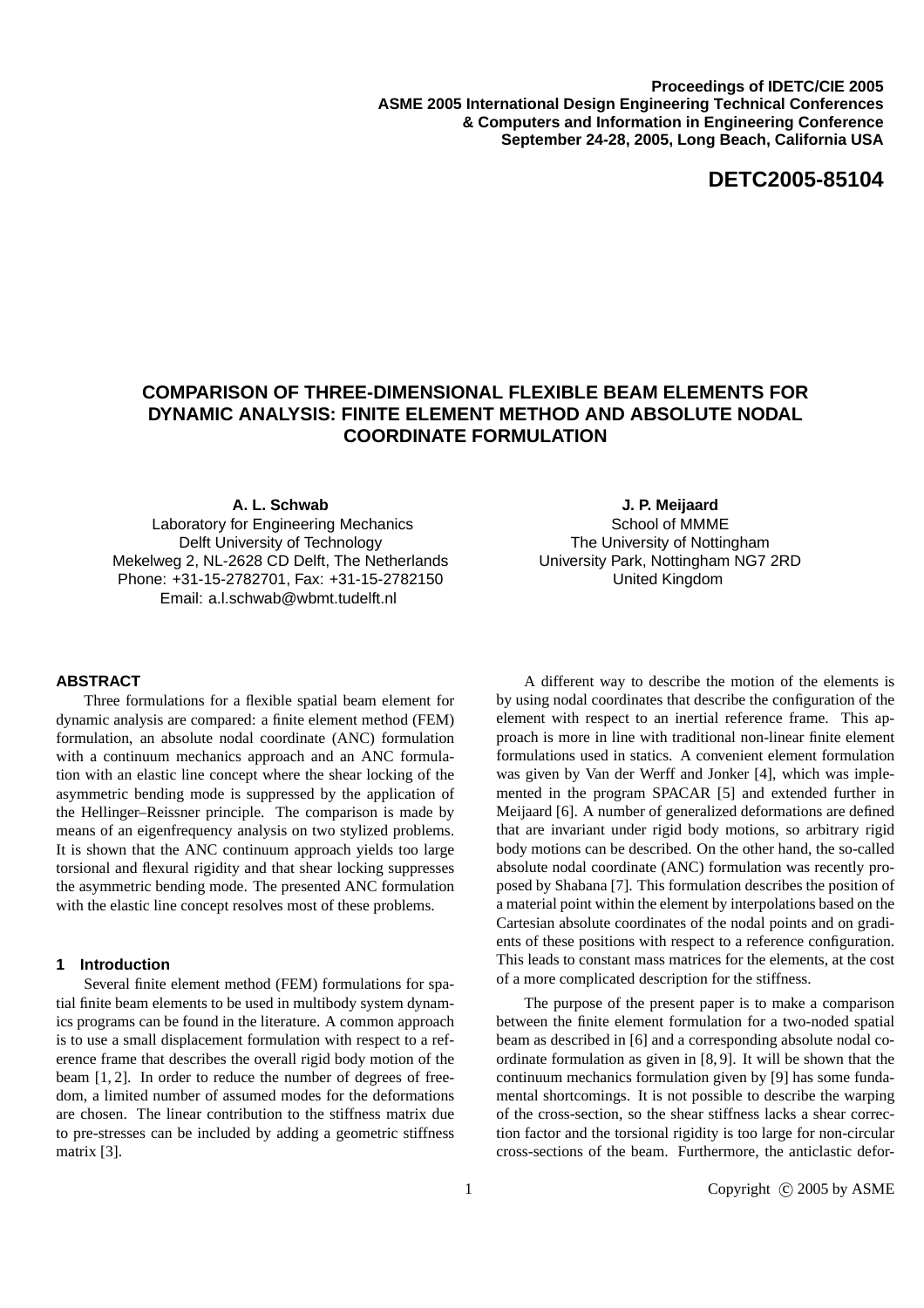mation of the cross-section cannot be described, so the resulting flexural rigidity is too large, and the shear deformation and bending deformation are coupled for antisymmetric bending, so effectively the beam has only a single bending mode. A modification of the absolute modal coordinate formulation that is described in [8], with a stiffness description based on the elastic line concept, is also included in the comparison. The modifications consist of the inclusion of in-plane deformations of the cross-section, so the linearized stiffness matrix has the appropriate rank, and the elimination of the coupling between bending and shearing for the antisymmetric bending mode by means of a Hellinger–Reissner [10] formulation. In order to limit the efforts in the comparison and to show the main differences in the formulation clearly, only linearized eigenfrequencies for a single beam are compared.

The organization of the paper is as follows. After this introduction, the FEM formulation and subsequently the ANC formulation and the proposed modifications are described. Then results on the eigenfrequencies of two stylized problems are presented and discussed. The paper ends with some conclusions.

#### **2 FEM Beam**

The finite beam element is a Timoshenko beam based on the elastic line concept. This means essentially that the beam is slender and the cross-section is doubly symmetric and more or less solid. The presentation of the element mainly follows [6].

The configuration of the element (Fig. 1) is determined by the position and orientation of the two end nodes, by which it can be coupled to and interact with other elements. The positions of the end nodes  $p$  and  $q$  are given by their coordinates  $\mathbf{x}^p$  and  $\mathbf{x}^q$  in a global inertial system *Oxyz*, whereas the orientations are determined by orthogonal triads of unit vectors  $(e_x^p, e_y^p, e_z^p)$  and  $(\mathbf{e}_x^q, \mathbf{e}_y^q, \mathbf{e}_z^q)$  which are rigidly attached to the nodes.



Figure 1. FEM beam.

The unit vector  $\mathbf{e}_x$  is perpendicular to the average warped cross-sectional plane of the beam in the sense of Cowper [11], and  $\mathbf{e}_y$  and  $\mathbf{e}_z$  are in the principal directions of the cross-section. In the absence of shear deformations,  $\mathbf{e}_r$  is tangent to the elastic line of the beam. The change in orientation of the triads at the end nodes is determined by an orthogonal rotation matrix. This matrix can be parametrized by a choice of parameters, denoted by  $\mathbf{\hat{v}}$ , such as, Euler angles, modified Euler angles, Rodrigues parameters and Euler parameters. In the SPACAR [5] software system we use Euler parameters, but this choice is immaterial to the description of the properties of the element.

## **2.1 Elastic Forces**

The elastic forces are derived with the elastic line concept. To prevent shear locking, the shear deformation will be directly tied to the bending. Such a modification of the bending stiffness can already be found in the book by Przemieniecki [12].

The element has 6 degrees of freedom as a rigid body, while the nodes have 12 degrees of freedom. Hence the deformation that is determined by the end nodes of the element can be described by 6 independent generalized strains, which are functions of the positions and orientations of the nodes and the initially undeformed geometry. With  $\mathbf{l} = \mathbf{x}^q - \mathbf{x}^p$  and *l* the length of the undeformed beam, we define the 6 generalized strains as

$$
\varepsilon_1 = \sqrt{11} - l,
$$
 (elongation)  
\n
$$
\varepsilon_2 = l(e_z^{pT} e_y^q - e_y^{pT} e_z^q)/2,
$$
 (torsion)  
\n
$$
\varepsilon_3 = -I^T e_z^p,
$$
 
$$
\varepsilon_4 = I^T e_z^q,
$$
 (bending in xz-plane)  
\n
$$
\varepsilon_5 = I^T e_y^p,
$$
 (bending in xy-plane)  
\n(1)

These generalized strains, which may be compared to what Argyris called natural modes[13], are invariant under arbitrary rigid body motions, so they truly measure the amount of strain in the element. If we group the positions and orientations of the nodes in a vector  $\mathbf{x} = (\mathbf{x}^p, \mathbf{\hat{v}}^p, \mathbf{x}^q, \mathbf{\hat{v}}^q)$  and denote the vector of generalized deformations by  $\varepsilon$ , then we can write for the generalized strains (1) symbolically

$$
\varepsilon_i = D_i(x_k), \qquad i = 1, ..., 6, k = 1, ..., 12.
$$
 (2)

The dual quantities of the generalized strains  $\varepsilon$  are the generalized stresses  $\sigma$ . The physical meaning of these stresses is found by equating the internal virtual work of the elastic forces σ *<sup>T</sup>* δε to the external virtual work  $f^T \delta u$  of the nodal forces. Substitution of the virtual generalized strains derived from (2) results in

$$
\sigma_i \delta \varepsilon_i = \sigma_i D_{i,k} \delta u_k = f_k \delta u_k \quad \forall \quad \delta u_k,
$$
 (3)

with the small nodal displacements and rotations  $\mathbf{u}^T =$  $(\mathbf{u}^{pT}, \mathbf{\hat{v}}^{pT}, \mathbf{u}^{qT}, \mathbf{\hat{v}}^{qT})$ , and a subscript after the comma to denote partial derivatives. From this we derive the force equilibrium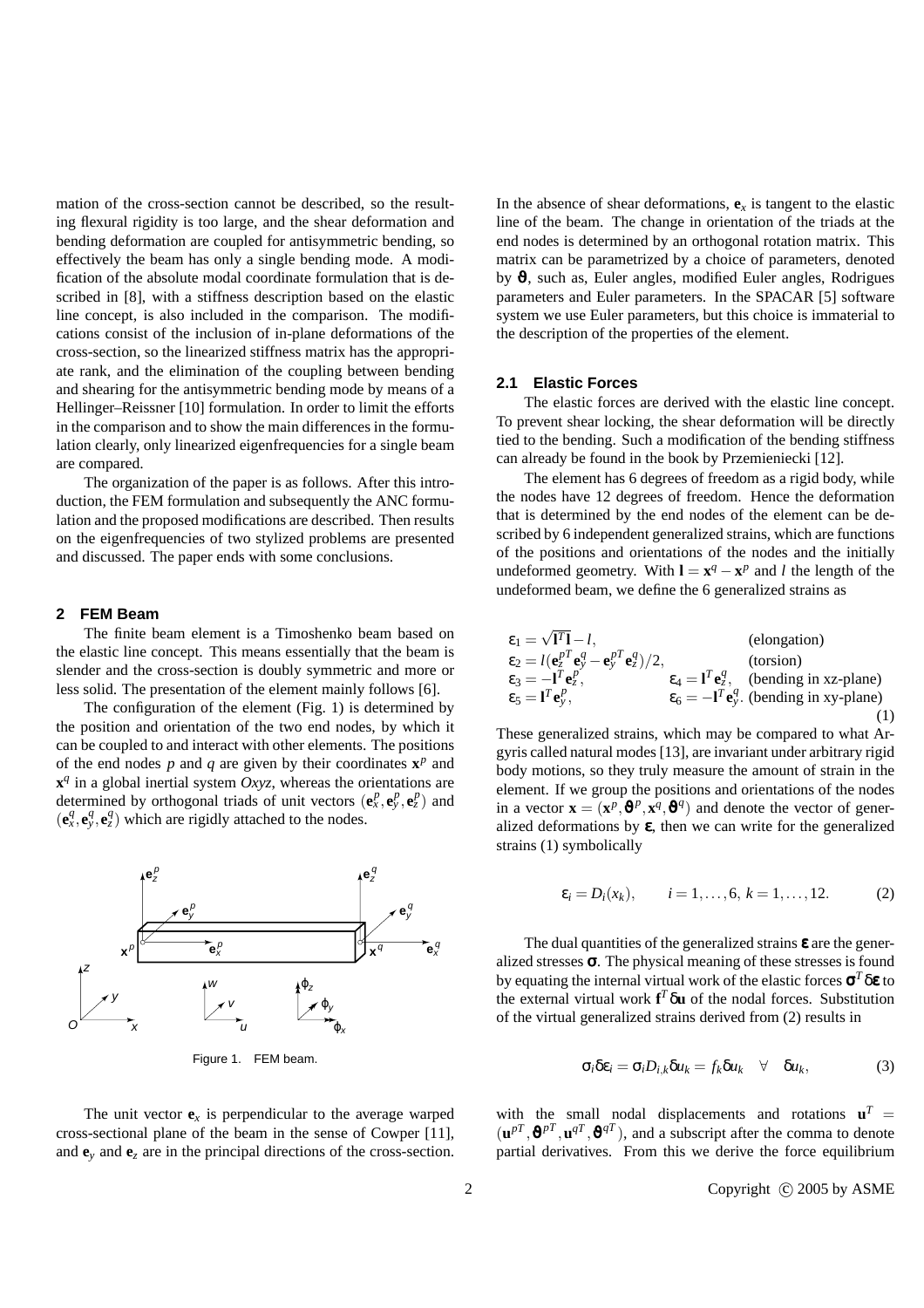conditions for the element as

$$
f_k = D_{i,k} \sigma_i, \tag{4}
$$

In the case of small deformations, the generalized stresses have a clear physical meaning. As the deformed and undeformed geometry are nearly the same, we consider the undeformed situation in which the beam central axis coincides with the global *x*-axis. For the rotational parameters  $\mathbf{\hat{v}}$  we choose the small rotations about the three coordinate axes  $\varphi_x, \varphi_y$  and  $\varphi_z$ . The Jacobian of the generalized strains then takes the values

$$
D_{i,k}^{0} = \begin{pmatrix} -1 & 0 & 0 & 0 & 0 & 0 & 1 & 0 & 0 & 0 & 0 & 0 \\ 0 & 0 & 0 & -1 & 0 & 0 & 0 & 0 & 0 & 1 & 0 & 0 \\ 0 & 0 & 1 & 0 & -1 & 0 & 0 & 0 & -1 & 0 & 0 & 0 \\ 0 & 0 & -1 & 0 & 0 & 0 & 0 & 0 & 1 & 0 & 1 & 0 \\ 0 & -1 & 0 & 0 & 0 & -1 & 0 & 1 & 0 & 0 & 0 & 0 \\ 0 & 1 & 0 & 0 & 0 & 0 & 0 & -1 & 0 & 0 & 0 & 1 \end{pmatrix}
$$
(5)

The equilibrium nodal force system according to (4) is then given by

$$
\mathbf{F}^p = (-\sigma_1, \sigma_6 - \sigma_5, \sigma_3 - \sigma_4), \mathbf{M}^p = (-\sigma_2 l, -\sigma_3 l, -\sigma_5 l), \n\mathbf{F}^q = (\sigma_1, \sigma_5 - \sigma_6, \sigma_4 - \sigma_3), \mathbf{M}^q = (\sigma_2 l, \sigma_4 l, \sigma_6 l).
$$
\n(6)

From this result we interpret that  $\sigma_1$  is the normal force,  $\sigma_2 l$  is the torsion moment, and  $\sigma_3 l$ ,  $\sigma_4 l$ ,  $\sigma_5 l$  and  $\sigma_6 l$  are the bending moments at the nodes *p* and *q*.

If for each beam element the strains remain small by dividing the overall beam in sufficiently many elements, then the usual linear stress-strain relation can be applied which results for the generalized stresses and strains in

$$
\sigma_i = S_{ij}\varepsilon_j \qquad i, j = 1, \dots, 6,
$$
\n(7)

where the stiffness  $S_{ij} = \text{diag}(S_1, S_2, S_3, S_4)$  is given by

$$
S_1 = EA/l, \t S_2 = S_t/l^3,
$$
  
\n
$$
S_3 = \frac{EI_y}{(1 + \Phi_z)l^3} \begin{pmatrix} 4 + \Phi_z - 2 + \Phi_z \\ \text{symm.} & 4 + \Phi_z \end{pmatrix}, \Phi_z = \frac{12EI_y}{GAk_zl^2}
$$
  
\n
$$
S_4 = \frac{EI_z}{(1 + \Phi_y)l^3} \begin{pmatrix} 4 + \Phi_y - 2 + \Phi_y \\ \text{symm.} & 4 + \Phi_y \end{pmatrix}, \Phi_y = \frac{12EI_z}{GAk_yl^2}.
$$
 (8)

Here, *E* is the modulus of elasticity (Young's modulus), *G* is the shear modulus,  $A$  is the area of the cross-section,  $S_t$  is the torsional stiffness,  $I<sub>y</sub>$  and  $I<sub>z</sub>$  are the area moments of inertia of the cross-section with respect to the principal axes, and  $k<sub>y</sub>$  and  $k<sub>z</sub>$  are the shear coefficients according to Cowper [11]. Note that the inclusion of the shear deformation is done by a slightly modified stiffness matrix [12]. This tying of the shear deformation to the bending by means of the statics of the beam prevents problems of shear locking.

Finally the element stiffness matrix is obtained by taking partial derivatives of the nodal forces **f** with respect to the small nodal displacements **u**, resulting in a tangent stiffness matrix

$$
\bar{K}_{ij} = D_{k,i} S_{kl} D_{l,j} + D_{k,ij} \sigma_j, \qquad (9)
$$

which consists of two parts. The last part is the geometric stiffness matrix, which, evaluated in the undeformed and unstressed geometry, is identical to zero, and the first part is the linear stiffness matrix

$$
K_{ij}^0 = D_{k,i}^0 S_{kl} D_{l,j}^0.
$$
 (10)

#### **2.2 Inertia Forces**

The derivation of the consistent mass formulation for the flexible spatial beam element is based on the elastic line concept. To arrive at a Timoshenko beam the rotary inertia of the cross-section will be included by a separate interpolation of the orientation of the cross-section along the elastic line.

The interpolation for the positions on the elastic line for finite deformation is taken as

$$
\mathbf{r}(\xi) = (1 - 3\xi^2 + 2\xi^3)\mathbf{x}^p + (\xi - 2\xi^2 + \xi^3)l\mathbf{e}_x^p
$$
  
 
$$
+ (3\xi^2 - 2\xi^3)\mathbf{x}^q + (-\xi^2 + \xi^3)l\mathbf{e}_x^q,
$$
 (11)

where  $\xi = x/l$ . The first part of the mass matrix is obtained by evaluating the integral

$$
m\int_0^1 \delta \dot{\mathbf{r}}^T \ddot{\mathbf{r}} \mathrm{d}\xi,\tag{12}
$$

where *m* is the total mass of the beam. If the rotations at the nodes are parametrized by  $\mathbf{\hat{v}}^p$  and  $\mathbf{\hat{v}}^q$ , this results in a mass matrix

$$
\mathbf{M} = \frac{m}{420} \begin{pmatrix} 156\mathbf{I} & 22l\mathbf{A} & 54\mathbf{I} & -13l\mathbf{B} \\ 4l^2\mathbf{A}^T\mathbf{A} & 13l\mathbf{A}^T & -3l^2\mathbf{A}^T\mathbf{B} \\ 156\mathbf{I} & -22l\mathbf{B} \\ \text{symm.} & 4l^2\mathbf{B}^T\mathbf{B} \end{pmatrix}
$$
(13)

and inertia terms which are quadratic in the velocities [6], where

$$
\mathbf{A} = \partial \mathbf{e}^p_{\mathbf{x}} / \partial \mathbf{\vartheta}^p, \qquad \mathbf{B} = \partial \mathbf{e}^q_{\mathbf{x}} / \partial \mathbf{\vartheta}^q. \tag{14}
$$

3 Copyright © 2005 by ASME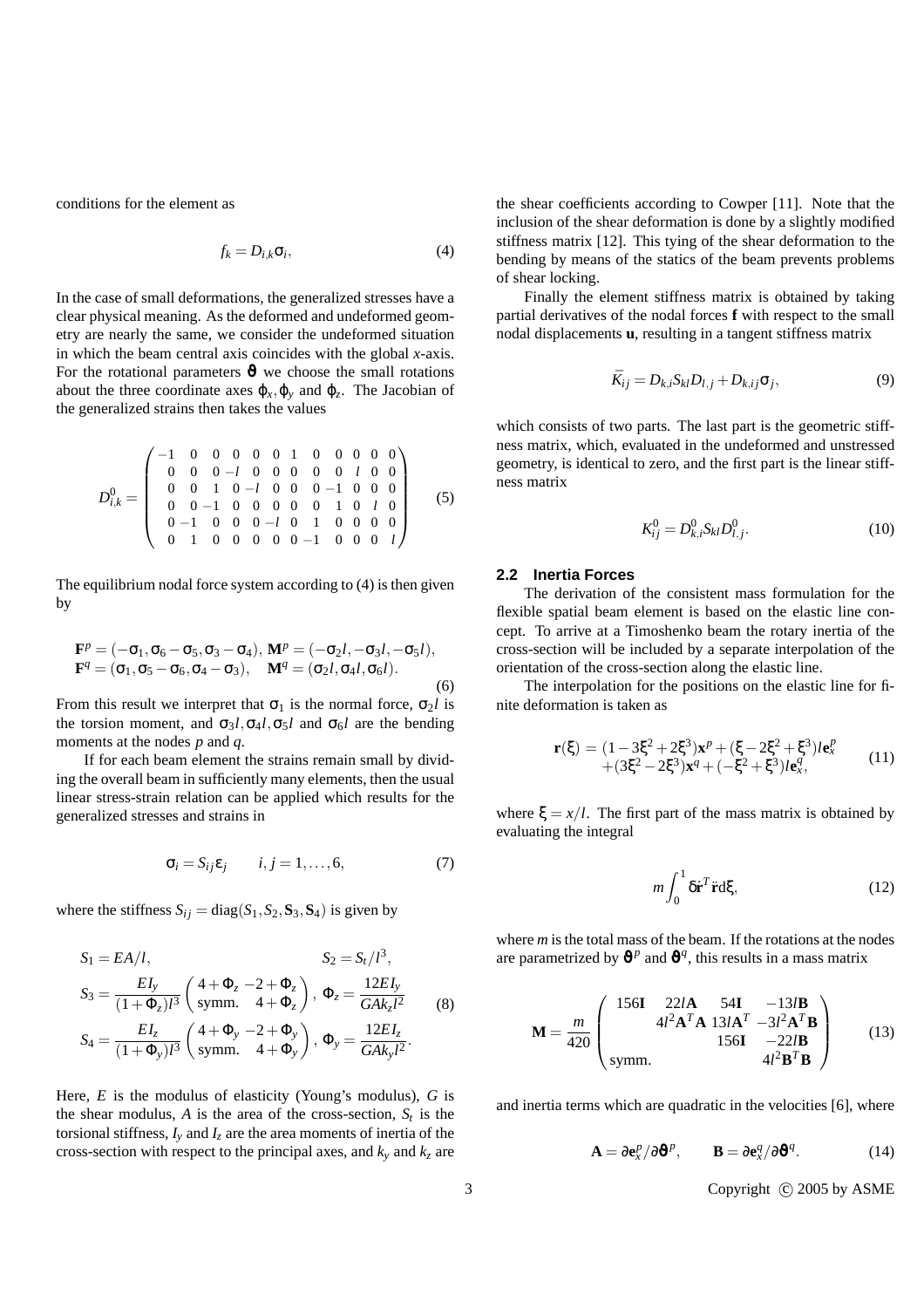Clearly the mass matrix is not constant and moreover, the equations of motion contain convective inertia forces. The second part of the mass matrix takes into account the rotary inertia of the cross-section. The rotations of the cross-section along the elastic line are interpolated in the same manner as the elastic line but with the inclusion of the shear deformation resulting in

$$
\varphi_x = (1 - \xi)\varphi_x^p + \xi\varphi_x^q
$$
  
\n
$$
\varphi_y = \frac{1}{1 + \Phi_z} \{ [6\xi(1 - \xi)](w^p - w^q) / l
$$
  
\n
$$
+ [(1 - 4\xi + 3\xi^2) + (1 - \xi)\Phi_z] \varphi_y^p
$$
  
\n
$$
+ [(-2\xi + 3\xi^2) + \xi\Phi_z] \varphi_y^q) \}, \qquad (15)
$$
  
\n
$$
\varphi_z = \frac{1}{1 + \Phi_y} \{ [6\xi(1 - \xi)](v^q - v^p) / l
$$
  
\n
$$
+ [(1 - 4\xi + 3\xi^2) + (1 - \xi)\Phi_y] \varphi_z^p
$$
  
\n
$$
+ [(-2\xi + 3\xi^2) + \xi\Phi_y] \varphi_z^q) \},
$$

where the small nodal displacements and rotations are given by

$$
\mathbf{u} = (u^p, v^p, w^p, \varphi_x^p, \varphi_y^p, \varphi_z^p, u^q, v^q, w^q, \varphi_x^q, \varphi_y^q, \varphi_z^q) \tag{16}
$$

If we denote the mass moment of inertia along the principal axes of an infinitesimal small section by  $dI_x$ ,  $dI_y$  and  $dI_z$  then the following integral

$$
\int_{s=0}^{s=l} (\delta \phi_x dI_x \ddot{\phi}_x + \delta \phi_y dI_y \ddot{\phi}_y + \delta \phi_z dI_z \ddot{\phi}_z), \qquad (17)
$$

results in a mass matrix with the contributions of the rotary inertia of the cross-section. If the principal dimension of the crosssection is *h*, then this contribution is of the order  $(h/l)^2$  compared with the entries of the regular mass matrix (13).

## **3 ANC beam**

In this section a two node spatial beam element according to the absolute nodal coordinate formulation will be presented. Here we follow mainly the description by Shabana and Yakoub [8, 9].

A distinguishing point in the ANC formulation is the usage of slope vectors to describe the orientation of the cross-section in the nodes, where the slope vectors are not necessarily unit vectors. This leaves more room for the cross-section to deform and change shape. It is expected [8,9] that this type of description, together with a three-dimensional continuum mechanics approach, leads to more accurate results. A well-known major advantage of this description is that it leads to a constant mass matrix. Unfortunately, the expressions for the elastic forces are more complex.



The configuration of the beam element (Fig. 2) is determined by the position and orientation of the two end nodes *p* and *q*. Each node is defined by one vector for the position **r** and three vectors for the slopes  $\mathbf{r}_x$ ,  $\mathbf{r}_y$  and  $\mathbf{r}_z$ , where every vector is expressed in a global inertial system *Oxyz*. Thus the element has 24 nodal coordinates given by the vector

$$
e = [\mathbf{r}^{pT}, \mathbf{r}_x^{pT}, \mathbf{r}_y^{pT}, \mathbf{r}_z^{pT}, \mathbf{r}^{qT}, \mathbf{r}_x^{qT}, \mathbf{r}_y^{qT}, \mathbf{r}_z^{qT}]^T
$$
(18)

The location of an arbitrary point **r** in the beam is determined by the interpolation

$$
\mathbf{r} = \mathbf{S}(x, y, z)\mathbf{e}
$$
 (19)

where **S** is the element shape function and **e** is the vector of nodal coordinates. The shape function is obtained using polynomials which are in this case cubic in *x* and linear in *y* and *z*, where the *x*-direction is initially along the central axis of the beam. The element shape function matrix **S** is now defined as

$$
\mathbf{S} = [S_1 \mathbf{I}, S_2 \mathbf{I}, S_3 \mathbf{I}, S_4 \mathbf{I}, S_5 \mathbf{I}, S_6 \mathbf{I}, S_7 \mathbf{I}, S_8 \mathbf{I}],
$$
(20)

where **I** is the 3 by 3 identity matrix and the polynomials

$$
S_1 = 1 - 3\xi^2 + 2\xi^3, \t S_2 = l(\xi - 2\xi^2 + \xi^3),\nS_3 = l(1 - \xi)\eta, \t S_4 = l(1 - \xi)\zeta, \nS_5 = 3\xi^2 - 2\xi^3, \t S_6 = l(-\xi^2 + \xi^3), \nS_7 = l\xi\eta, \t S_8 = l\xi\xi,
$$
\n(21)

with the non-dimensional coordinates

$$
\xi = x/l, \quad \eta = y/l, \quad \zeta = z/l,
$$
\n(22)

and *l* the initial length of the beam. The initial undeformed configuration where the beam central axis coincides with the global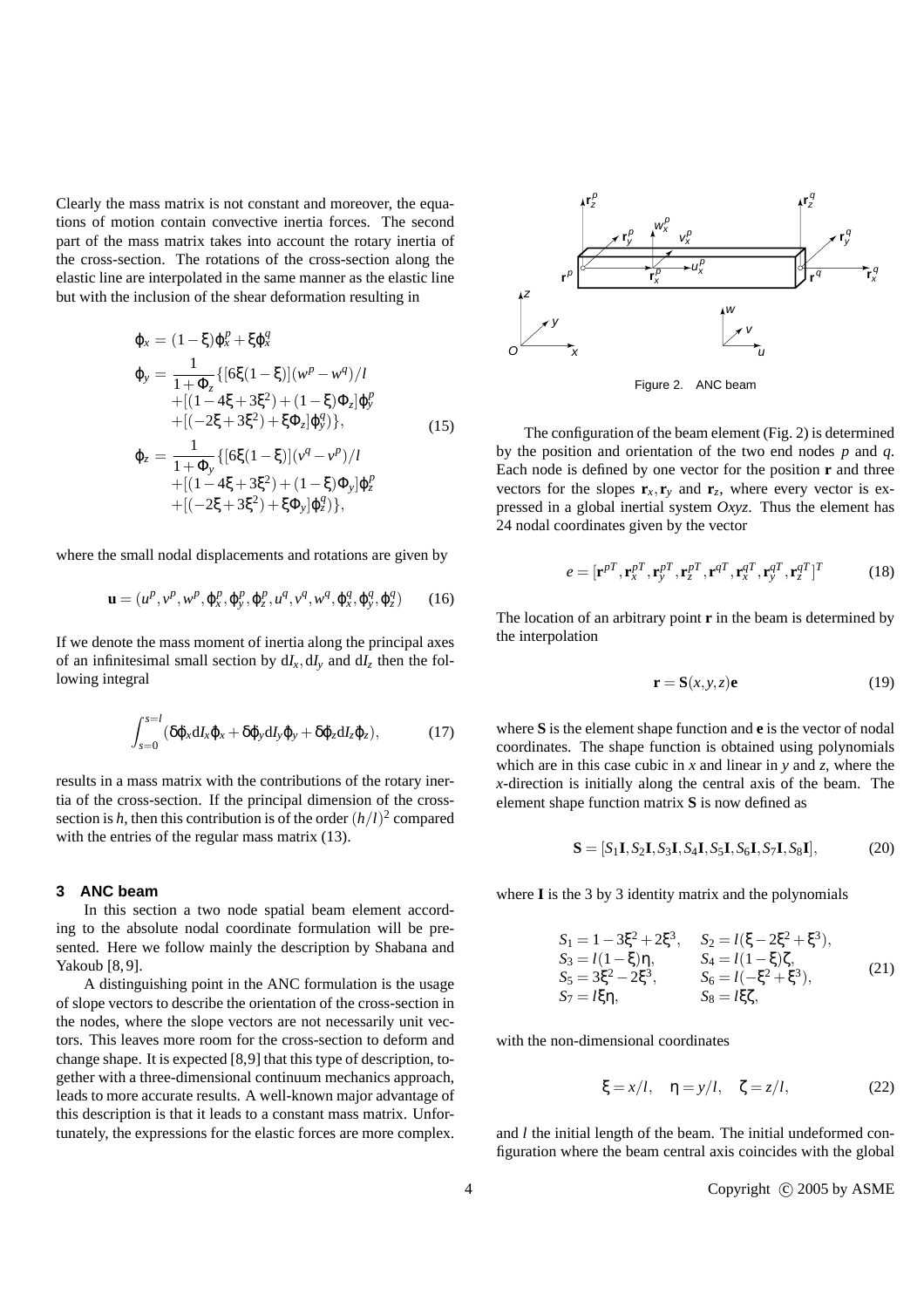*x*-axis is

$$
\mathbf{r}^0 = \mathbf{S} \mathbf{e}^0 \tag{23}
$$

with the initial nodal coordinates **e** 0 as

$$
\mathbf{e}^0 = [\mathbf{0}^T, \mathbf{e}_x^T, \mathbf{e}_y^T, \mathbf{e}_z^T, l\mathbf{e}_x^T, \mathbf{e}_x^T, \mathbf{e}_y^T, \mathbf{e}_z^T]^T
$$
(24)

with fixed triads  $(\mathbf{e}_x, \mathbf{e}_y, \mathbf{e}_z)$  of the global inertial system *Oxyz*. Indeed, substitution of  $e^0$  in (23) leads to the identities  $r^0 =$  $(x, y, z)^T$ .

#### **3.1 Elastic Forces, continuum approach**

The elastic forces are derived from a general continuum mechanics approach. We start from the displacements **u** of an arbitrary point of the beam expressed in the global *Oxyz* coordinate system as given by

$$
\mathbf{u} = \mathbf{r} - \mathbf{r}_0. \tag{25}
$$

Substitution of these displacements in the Green–Lagrange strain tensor

$$
\varepsilon_{ij} = \frac{1}{2}(u_{i,j} + u_{j,i} + u_{k,i}u_{k,j}), \qquad i, j, k = x, \dots, z.
$$
 (26)

where partial derivatives are denoted by  $u_{x,y} = \partial u_x / \partial y$ ..., leads to the strain tensor expressed in the absolute coordinates **r** and their derivatives as

$$
\varepsilon_{ij} = \frac{1}{2} (r_{k,i}r_{k,j} - \delta_{ij}) = \frac{1}{2} \begin{pmatrix} \mathbf{r}_{,x}^T \mathbf{r}_{,x} - 1 & \mathbf{r}_{,x}^T \mathbf{r}_{,y} & \mathbf{r}_{,x}^T \mathbf{r}_{,z} \\ \mathbf{r}_{,y}^T \mathbf{r}_{,y} - 1 & \mathbf{r}_{,y}^T \mathbf{r}_{,z} \\ \text{symm.} & \mathbf{r}_{,z}^T \mathbf{r}_{,z} - 1 \end{pmatrix}
$$
(27)

From this we identify 6 independent strain components which we write in the form of a strain vector ε such that the vector dot product  $\frac{1}{2}\sigma^T\epsilon$  represents the elastic energy. This strain vector is now

$$
\varepsilon_{1} = \frac{1}{2} \left( \mathbf{r}_{,x}^{T} \mathbf{r}_{,x} - 1 \right), \, \varepsilon_{2} = \frac{1}{2} \left( \mathbf{r}_{,y}^{T} \mathbf{r}_{,y} - 1 \right), \, \varepsilon_{3} = \frac{1}{2} \left( \mathbf{r}_{,z}^{T} \mathbf{r}_{,z} - 1 \right),
$$
\n
$$
\varepsilon_{4} = \mathbf{r}_{,x}^{T} \mathbf{r}_{,y}, \qquad \varepsilon_{5} = \mathbf{r}_{,y}^{T} \mathbf{r}_{,z}, \qquad \varepsilon_{6} = \mathbf{r}_{,z}^{T} \mathbf{r}_{,x}
$$
\n(28)

The virtual work of the elastic forces now can be written as

$$
\delta W = \int_{V} \sigma^{T} \delta \mathbf{\varepsilon} \mathrm{d}V. \tag{29}
$$

Under the assumption of a linear elastic isotropic material the stress vector  $\sigma$  is related to the strain vector as

$$
\sigma = \mathbf{E}\mathbf{\varepsilon},\tag{30}
$$

where the non-zero elastic coefficients **E** are given by

$$
E_{ij} = \frac{2G}{(1-2v)} \begin{pmatrix} 1-v & v & v \\ v & 1-v & v \\ v & v & 1-v \end{pmatrix}, i, j = 1,...,3, (31)
$$
  

$$
E_{kk} = G,
$$

Equating the virtual work of the elastic forces with the virtual work of the external nodal forces **Q** as in

$$
\int_{V} \sigma^{T} \delta \mathbf{\varepsilon} \mathrm{d}V = \mathbf{Q}^{T} \delta \mathbf{\varepsilon},\tag{32}
$$

yields the elastic nodal forces expressed in terms of the nodal displacements

$$
\mathbf{Q} = \int_{V} (\partial \boldsymbol{\varepsilon}/\partial \mathbf{e})^{T} \mathbf{E} \boldsymbol{\varepsilon} \mathrm{d}V \tag{33}
$$

The tangent stiffness matrix is obtained by linearizing the elastic forces with respect to the nodal displacements

$$
\mathbf{\bar{K}} = \int_{V} (\partial \mathbf{\varepsilon}/\partial \mathbf{e})^{T} \mathbf{E} (\partial \mathbf{\varepsilon}/\partial \mathbf{e}) dV + \int_{V} (\partial^{2} \mathbf{\varepsilon}/\partial \mathbf{e}^{2})^{T} \mathbf{E} \mathbf{\varepsilon} dV \qquad (34)
$$

The last matrix is the geometric stiffness matrix, which evaluated in the undeformed and unstressed geometry is identical to zero, whereas the first matrix is the linear stiffness matrix

$$
\mathbf{K} = \int_{V} (\partial \mathbf{\varepsilon}/\partial \mathbf{e})^{T} \mathbf{E} (\partial \mathbf{\varepsilon}/\partial \mathbf{e}) dV.
$$
 (35)

Finally, we will evaluate the linear stiffness matrix in the undeformed geometry. With the notion that the slopes in the initially undeformed geometry are identical to the global directions

$$
(\partial \mathbf{r}_{,x}/\partial \mathbf{e})^0 = \mathbf{e}_{x}, \qquad (\partial \mathbf{r}_{,y}/\partial \mathbf{e})^0 = \mathbf{e}_{y}, \qquad (\partial \mathbf{r}_{,z}/\partial \mathbf{e})^0 = \mathbf{e}_{z} \tag{36}
$$

the partial derivatives of the strain vector evaluated at this initial undeformed configuration become

$$
(\partial \mathbf{\varepsilon}/\partial \mathbf{e})^0 = \begin{pmatrix} \mathbf{S}_{1,x} \\ \mathbf{S}_{2,y} \\ \mathbf{S}_{3,z} \\ \mathbf{S}_{1,y} + \mathbf{S}_{2,x} \\ \mathbf{S}_{2,z} + \mathbf{S}_{3,y} \\ \mathbf{S}_{3,x} + \mathbf{S}_{1,z} \end{pmatrix} (37)
$$

5 Copyright  $\odot$  2005 by ASME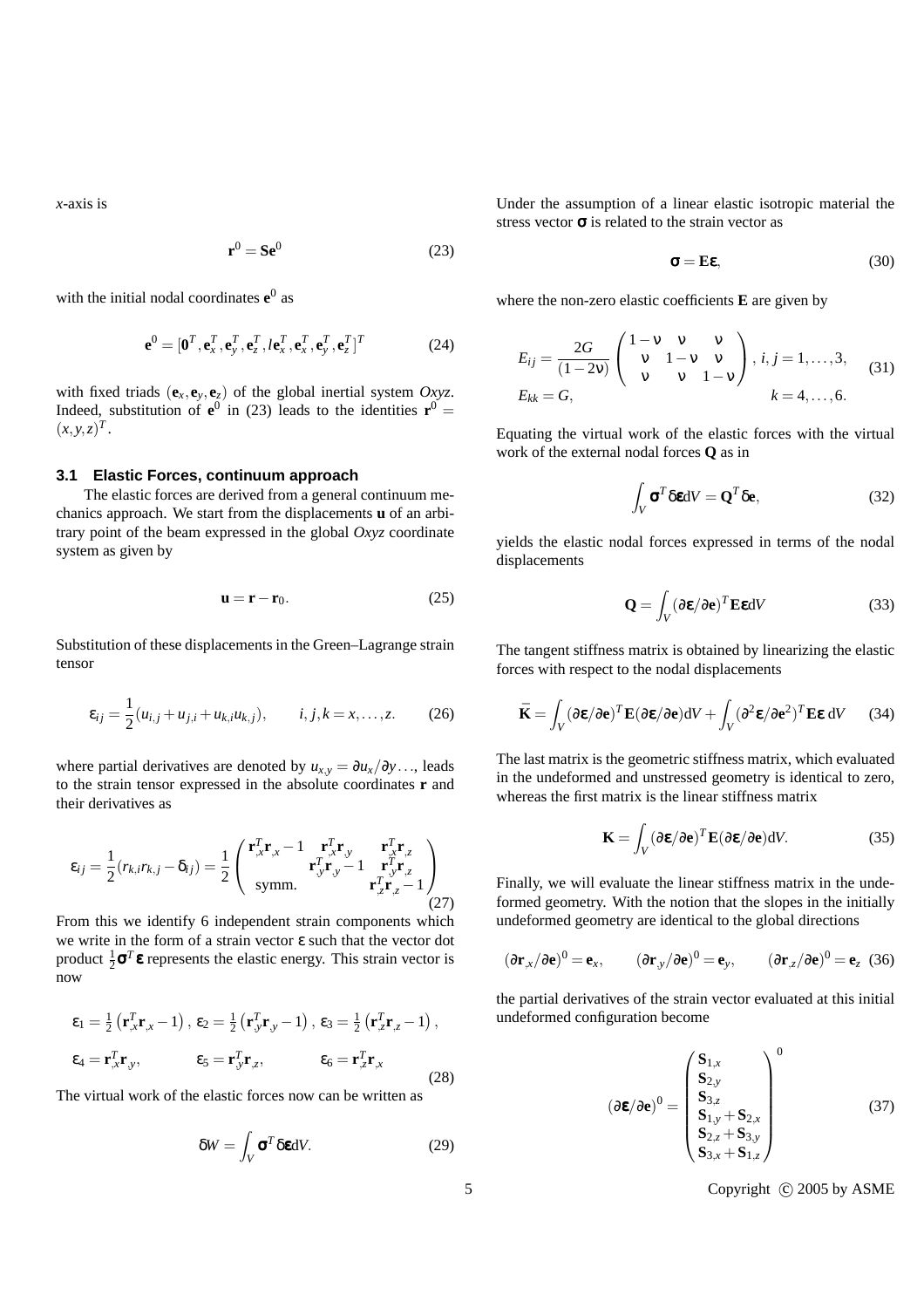Substitution into (35) and evaluating the integral over the volume of the beam leads to the desired linear stiffness matrix

$$
\mathbf{K}^{0} = \int_{V} (\partial \mathbf{\varepsilon}/\partial \mathbf{e})^{0T} \mathbf{E} (\partial \mathbf{\varepsilon}/\partial \mathbf{e})^{0} dV.
$$
 (38)

# **3.2 Inertia forces**

The absolute nodal coordinate formulation leads to inertia forces which can be expressed as the product of a constant mass matrix times the accelerations of the nodal coordinates. There are no inertia forces which are quadratic in the velocities. The constant mass matrix is defined as

$$
\mathbf{M} = \int_{V} \rho \mathbf{S}^{T} \mathbf{S} \mathrm{d}V. \tag{39}
$$

The above integral defines a mass matrix which only depends on the mass distribution and the dimensions of the beam and, under the assumption of a consistent shape function, captures all linear and rotary inertia effects.

#### **3.3 Elastic forces, elastic line approach**

As an alternative to the general continuum approach [9] where we suspect the forces to show shear locking, we propose to derive the elastic forces for the beam from an elastic line concept. For the interpolation of points of the beam we will still use the same cubic/linear form as in the continuum approach (19, 20) but all deformations, extension, shear, torsion, and bending, will be evaluated on the elastic line.

First we define the slopes on the elastic line as

$$
\mathbf{r}_x = \mathbf{r}_{,x}(x,0,0), \qquad \mathbf{r}_y = \mathbf{r}_{,y}(x,0,0), \qquad \mathbf{r}_z = \mathbf{r}_{,z}(x,0,0). \tag{40}
$$

With these slopes we define 9 generalized deformations

$$
\varepsilon_x = \frac{1}{2} (\mathbf{r}_x^T \mathbf{r}_x - 1), \quad \varepsilon_y = \frac{1}{2} (\mathbf{r}_y^T \mathbf{r}_y - 1), \quad \varepsilon_z = \frac{1}{2} (\mathbf{r}_z^T \mathbf{r}_z - 1),
$$
  
\n
$$
\gamma_{yz} = \mathbf{r}_y^T \mathbf{r}_z \qquad \gamma_{xy} = \mathbf{r}_x^T \mathbf{r}_y, \qquad \gamma_{xz} = \mathbf{r}_x^T \mathbf{r}_z,
$$
  
\n
$$
\kappa_x = \frac{1}{2} (\mathbf{r}_z^T \mathbf{r}_y' - \mathbf{r}_y^T \mathbf{r}_z'), \quad \kappa_y = \mathbf{r}_z^T \mathbf{r}_x', \qquad \kappa_z = -\mathbf{r}_y^T \mathbf{r}_x' \qquad (41)
$$

where a prime denotes a derivative with respect to *x*. The first four,  $\varepsilon_x$ ,  $\varepsilon_y$ ,  $\varepsilon_z$  and  $\gamma_{yz}$  represent the extension of the beam and the deformation of the cross-section, γ*xy* and γ*xz* are the transverse shear deformations,  $\kappa_x$  is the torsion, and  $\kappa_y$  and  $\kappa_z$  are the bending deformations.

The strain energy  $W^e$  of the beam is the sum of the strain energies of the extension and deformation of the cross-section

$$
W_l = \frac{1}{2}l \int_0^1 (A\bar{\varepsilon}_i E_{ij} \bar{\varepsilon}_j) d\xi, \qquad i, j = 1, ..., 4,
$$
 (42)

with the strains  $\bar{\mathbf{\varepsilon}}_i = (\varepsilon_x, \varepsilon_y, \varepsilon_z, \gamma_{yz})$  and the elasticity coefficients  $E_{ij}$  as in (31), the transverse shear deformation

$$
W_s = \frac{1}{2}l \int_0^1 (G A k_y \gamma_{xy}^2 + G A k_z \gamma_{xz}^2) d\xi
$$
 (43)

and the torsion and bending

$$
W_t = \frac{1}{2}l \int_0^1 (S_t \kappa_x^2) d\xi, \quad W_b = \frac{1}{2}l \int_0^1 (EI_y \kappa_y^2 + EI_z \kappa_z^2) d\xi, \quad (44)
$$

making  $W^e = W_l + W_s + W_t + W_b$ . With the cubic/linear interpolation on the elastic line according to (20) and (40) we suspect that adding the contribution of the shear deformation according to (43) will result in shear locking. Therefore we propose to add the shear stiffness by means of the Hellinger–Reissner principle [10]. In this approach we are free to define both the displacements field and the stress distribution. This can be very advantageous if the stress distribution, usually from an engineering point of view, is known beforehand. In the case of pure shear deformation we assume that the shear forces will vary linearly over the elastic line of the element. The strain energy of the shear deformation is the sum of the shear in the *y* and the *z* direction. We start with shear forces in the *z* direction, and assume a linear shear stress distribution according to,

$$
\tau_{xz} = \mathbf{N} \tau^*,\tag{45}
$$

with the shape function

$$
\mathbf{N} = ((1 - \xi), \xi), \tag{46}
$$

and the nodal shear stresses

$$
\boldsymbol{\tau}^* = (\tau_{xz}^p, \tau_{xz}^q)^T. \tag{47}
$$

The strain energy according to he Hellinger–Reissner principle is

$$
W_{sz}^* = \int_V (\tau_{xz}^T \gamma_{xz} - W_c(\tau_{xz})) dV, \qquad (48)
$$

where  $W_c$  is the complementary shear stress energy according to

$$
W_c(\tau_{xz}) = \frac{1}{2Gk_z} \tau_{xz}^T \tau_{xz},
$$
\n(49)

6 Copyright © 2005 by ASME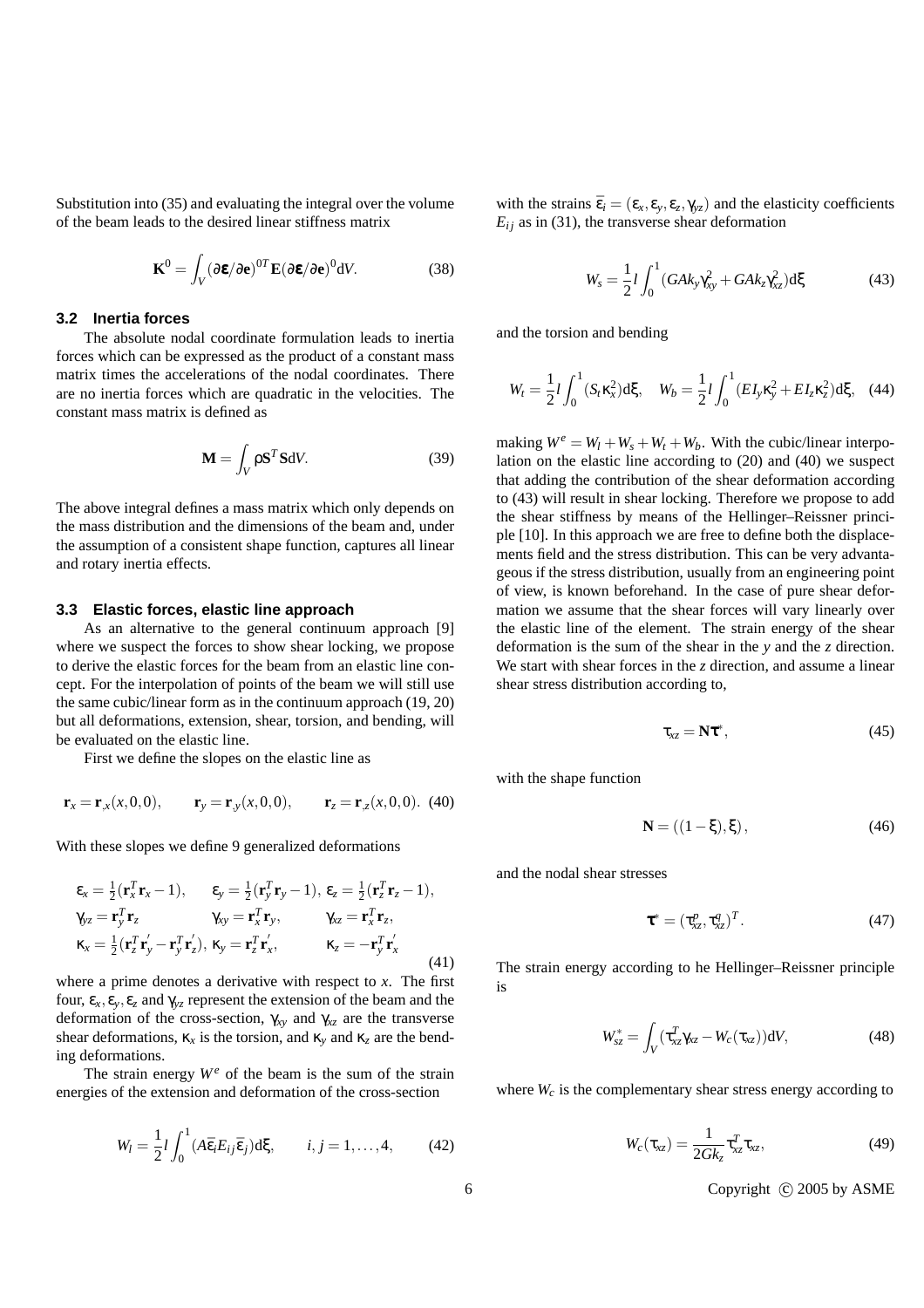with shear factor  $k_z$  to account for the fact that the shear stress is not uniformly distributed over the cross-section [11]. Substitution of the linear shear stress distribution from (45) results in a strain energy

$$
W_{sz}^* = \int_V (\boldsymbol{\tau}^{*T} \mathbf{N}^T \gamma_{xz} - \frac{1}{2Gk_z} \boldsymbol{\tau}^{*T} \mathbf{N}^T \mathbf{N} \boldsymbol{\tau}^*) dV, \tag{50}
$$

with the shear strain distribution  $\gamma_{xz}$  according to (41). For this shear strain energy we seek a stationary value with respect to the generalized shear stress parameters  $\tau^*$ , resulting in

$$
\delta W_{sz}^* = \int_V \delta \mathbf{\tau}^{*T} (\mathbf{N}^T \gamma_{xz} - \frac{1}{G k_z} \mathbf{N}^T \mathbf{N} \mathbf{\tau}^*) dV = 0. \quad (51)
$$

Integration over the volume yields

$$
\mathbf{W}_{xz} - \mathbf{F}_z \mathbf{\tau}^* = 0 \tag{52}
$$

with the energy terms

$$
\mathbf{W}_{xz}(\mathbf{e}) = A l \int_0^1 (\mathbf{N}^T \gamma_{xz}(\mathbf{e})) d\xi
$$
 (53)

which are in general non-linear functions in the nodal coordinates **e** and the constant coefficient matrix

$$
\mathbf{F}_z = \frac{Al}{Gk_z} \begin{pmatrix} 1/3 & 1/6 \\ 1/6 & 1/3 \end{pmatrix}
$$
 (54)

From this we can solve for the generalized shear stress parameters

$$
\boldsymbol{\tau}^* = \mathbf{S}_z \mathbf{W}_{xz}, \qquad \mathbf{S}_z = \mathbf{F}_z^{-1} = \frac{Gk_z}{Al} \begin{pmatrix} 4 & -2 \\ -2 & 4 \end{pmatrix}.
$$
 (55)

Substitution in the original shear energy function yields the shear energy according to the Hellinger–Reissner principle

$$
W_{sz}^* = \frac{1}{2} \mathbf{W}_{xz}^T \mathbf{S}_z \mathbf{W}_{xz}.
$$
 (56)

The shear strain energy for shear forces in the *y* directions, *W*<sup>∗</sup> *sy* can be derived in the same manner resulting in a total shear strain energy function of

$$
W_s^* = \frac{1}{2} \mathbf{W}_{xy}^T \mathbf{S}_y \mathbf{W}_{xy} + \frac{1}{2} \mathbf{W}_{xz}^T \mathbf{S}_z \mathbf{W}_{xz}.
$$
 (57)

The strain energy for the beam with the adapted shear stiffness according to the Hellinger–Reissner principle now becomes

$$
W^{e*} = W_l + W_s^* + W_t + W_b.
$$
 (58)

The linear stiffness matrix is found in the same manner as in Section 3.1. The elastic forces are determined from equating the variation of the elastic energy with the virtual work of the nodal forces

$$
\delta W^{e*} = (\partial W^{e*} / \partial \mathbf{e}) \delta \mathbf{e} = \mathbf{Q}^{eT} \delta \mathbf{e}
$$
 (59)

Then the linear stiffness matrix is found by linearizing the elastic forces with respect to the nodal coordinates at the undeformed reference configuration

$$
\mathbf{K} = (\partial \mathbf{Q}^e / \partial \mathbf{e})^0. \tag{60}
$$

Because the elastic energy is a direct sum of contributions due to extension, shear, torsion, and bending the same holds for the stiffness matrix. The individual contributions to the stiffness matrix are, for the extension

$$
\mathbf{K}_{l} = l \int_{0}^{1} (A(\bar{\varepsilon}_{i,\mathbf{e}})^{0T} E_{ij}(\bar{\varepsilon}_{j,\mathbf{e}})^{0}) d\xi, \qquad i, j = 1, ..., 4, \quad (61)
$$

for the shear deformation

$$
\mathbf{K}_{s} = (\mathbf{W}_{xy,\mathbf{e}})^{0} \mathbf{S}_{y} (\mathbf{W}_{xy,\mathbf{e}})^{0} + (\mathbf{W}_{xz,\mathbf{e}})^{0} \mathbf{S}_{z} (\mathbf{W}_{xz,\mathbf{e}})^{0}, \quad (62)
$$

for the torsion

$$
\mathbf{K}_{t} = l \int_{0}^{1} (S_{t}(\kappa_{x,\mathbf{e}})^{0}(\kappa_{x,\mathbf{e}})^{0}) d\xi, \tag{63}
$$

and for the bending

$$
\mathbf{K}_b = l \int_0^1 (EI_\mathbf{y}(\kappa_{\mathbf{y},\mathbf{e}})^{0T} (\kappa_{\mathbf{y},\mathbf{e}})^0) d\xi + l \int_0^1 (EI_\mathbf{z}(\kappa_{\mathbf{z},\mathbf{e}})^{0T} (\kappa_{\mathbf{z},\mathbf{e}})^0) d\xi.
$$
\n(64)

The partial derivatives of the generalized strains with respect to the nodal coordinates in the initially undeformed configuration take on even simpler forms as in (36) and (37) since the only variable is now the elastic line coordinate *x*.

7 Copyright  $\odot$  2005 by ASME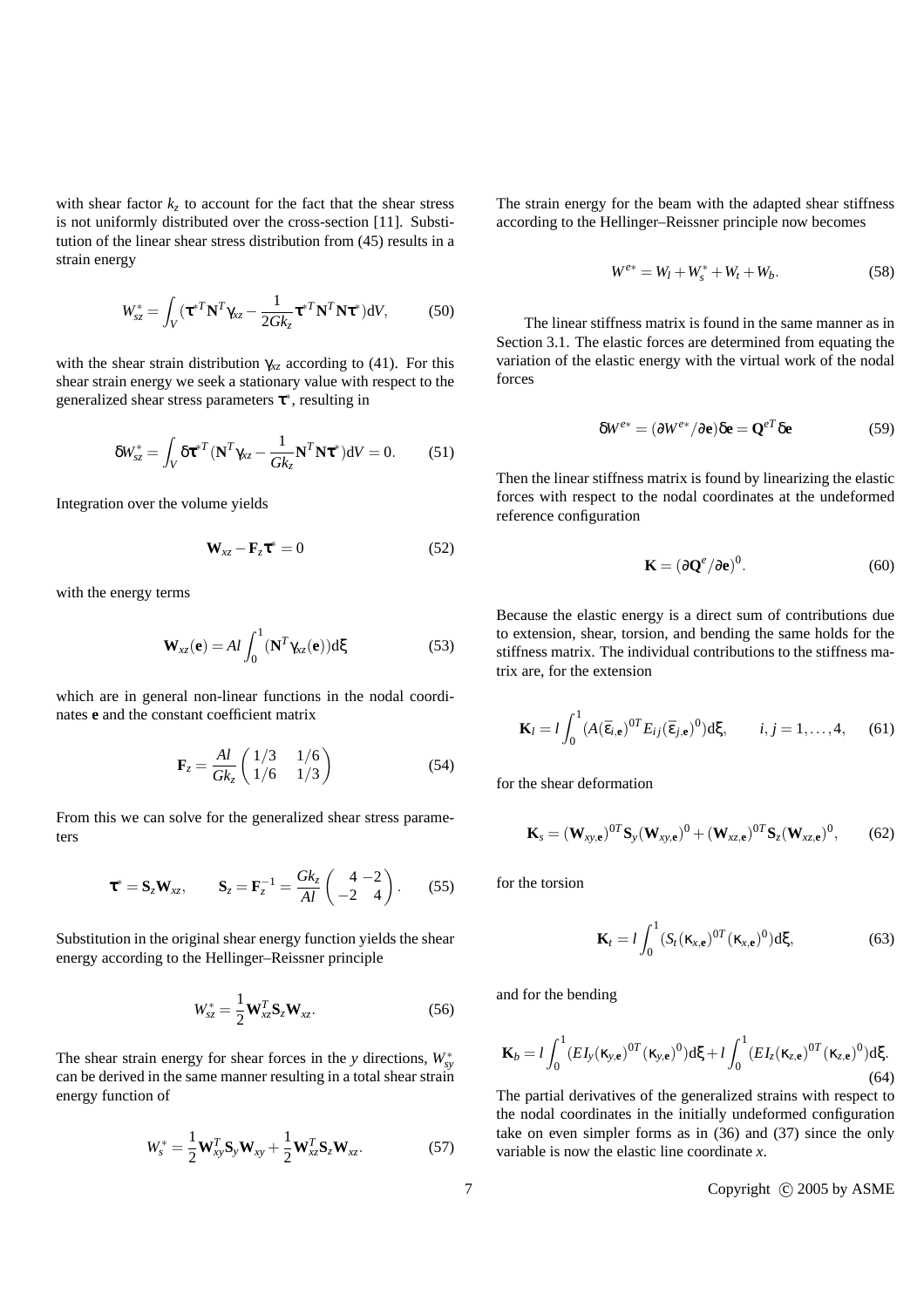#### **4 Results and Discussion**

In this section the three different element formulations will be compared. Since every element uses a different set of nodal coordinates, the comparison will be made by means of an eigenfrequency analysis of the free vibration of a simply supported beam and of a cantilever beam, both modelled by one element. The beam has an undeformed length *l* and a uniform square cross-section of width and height  $h = 0.02l$ . The Poisson ratio of the material is  $v = 0.3$ . The shear factors for a square crosssection are  $k_y = k_z = 10(1 + v)/(12 + 11v)$  [11]. The torsional stiffness is given by  $S_t = Gk_xI_p$ , with  $G = E/[2(1+\nu)]$ , the shear distribution factor  $k_x = 0.8436$  [14], and the polar area moment of inertia  $I_p = I_y + I_z$ .

The first case is a simply supported beam. The boundary conditions for the FEM beam are straightforward. Both nodes are supported in the *yz*-plane plus the horizontal displacement in node *p* and the rotation along the central axis are restricted. This leaves 6 degrees of freedom, namely

$$
\mathbf{u}^c = (\varphi_y^p, \varphi_z^p, u^q, \varphi_x^q, \varphi_y^q, \varphi_z^p). \tag{65}
$$

For the ANC formulated element we apply the same boundary conditions, where the rotation along the central axis in node *p* is suppressed by fixing the displacement of the slope  $\mathbf{r}_z^p$  in the *y*-direction,  $v_z^p$ . The remaining degrees of freedom, 18 in total, are

$$
\mathbf{u}^{c} = (u_{x}^{p}, v_{x}^{p}, w_{x}^{p}, u_{y}^{p}, v_{y}^{p}, w_{y}^{p}, u_{z}^{p}, w_{z}^{p}, w_{z}^{p}) u^{q}, u_{x}^{q}, v_{x}^{q}, w_{x}^{q}, u_{y}^{q}, v_{y}^{q}, w_{y}^{q}, u_{z}^{q}, v_{z}^{q}, w_{z}^{q}),
$$
(66)

where we the displacements of a slope vector  $\mathbf{r}^p_{\mathcal{X}}$  are denoted by  $(u_x^p, v_x^p, w_x^p)$  and so forth. The results of this analysis are presented in Table 1. The first observation that we make is that the ANC formulation yields 12 further eigenfrequencies, of which 10 are local modes with a high frequency. The first bending mode in the continuum ANC is too high by a factor  $\sqrt{(1-v)/(1+v)/(1-2v)} \approx 1.16$ , because the anticlastic deformation of the cross-section cannot be described by the continuum displacement field. Note that this result is also present in the dynamic response of the mid-point deflection of the pendulum beam from Fig. 8 in [9]. The torsional eigenfrequency is also too high, because the factor  $k_x$  is not included. The continuum ANC gives a large value for the second bending mode, because this mode is coupled to a shearing deformation, a phenomenon that is referred to as shear locking. The modified ANC formulation gives a far more realistic value. The exact values of the factors for an Euler–Bernoulli beam are  $\pi^2$  and  $4\pi^2$ . The ANC gives good approximations for the longitudinal eigenfrequencies, because the interpolation is cubic instead of linear. Compare the numerical factors with the exact factors that follow from a slender rod theory,  $(2k-1)\pi/2$ ,  $k = 1, 2, 3, \ldots$ .

| Mode                  | <b>FEM</b> | ANC con. | ANC el. | unit            |
|-----------------------|------------|----------|---------|-----------------|
| 2 bending (symm.)     | 10.953     | 12.699   | 10.954  | $rac{EI}{ml^3}$ |
| 2 bending (asymm.)    | 50.134     | 696.14   | 50.200  | $rac{EI}{ml^3}$ |
| torsion               | 1.5908     | 1.7319   | 1.5908  | $\frac{GA}{ml}$ |
| longitudinal $1^{st}$ | 1.6408     | 1.5724   | 1.5724  | $rac{EA}{ml}$   |
| longitudinal $2^{nd}$ |            | 5.0546   | 5.0548  | $rac{EA}{ml}$   |
| longitudinal $3^{rd}$ |            | 11.585   | 11.586  | $\frac{EA}{ml}$ |
|                       |            | 107.42   | 198.03  | $rac{EA}{ml}$   |
| 10 modes              |            |          |         |                 |
|                       |            | 240.24   | 480.40  | $\frac{EA}{ml}$ |

Table 1. Eigenfrequencies for a simply supported beam.

The second case is a cantilever beam. The boundary conditions for the FEM beam are straightforward. The *p* node is fully suppressed in both displacement and orientation and the *q* is free. This leaves 6 degrees of freedom, namely

$$
\mathbf{u}^c = (u^q, v^q, w^q, \varphi_x^q, \varphi_y^q, \varphi_z^p). \tag{67}
$$

For the ANC element we first suppress the displacements of the *p* node. Then to suppress the rotation of the cross-section at *p* we suppress the displacement of the slope  $\mathbf{r}_y^p$  in the *x* and *z* direction,  $u_y^p$  and  $w_y^p$ , and the slope  $\mathbf{r}_z^p$  in the *x* direction,  $u_z^p$ . The remaining degrees of freedom, 18 in total, are

$$
\mathbf{u}^{c} = (u_{x}^{p}, v_{x}^{p}, w_{x}^{p}, v_{y}^{p}, v_{z}^{p}, w_{z}^{p}, w_{z}^{p}, w_{y}^{q}, u_{y}^{q}, v_{y}^{q}, w_{y}^{q}, u_{y}^{q}, v_{y}^{q}, w_{y}^{q}, w_{y}^{q}, w_{z}^{q}, w_{z}^{q}, w_{z}^{q}).
$$
\n(68)

The results of this analysis are presented in Table 2. For this case, the results for the longitudinal and torsion eigenfrequencies are as in the simple supported case. For bending, we see the same kind of phenomena as before, especially the shear locking in the second bending mode for the continuum ANC. The elastic line ANC still gives rather high values for the bending eigenvalues. This can be attributed to the difficulty in prescribing the condition of zero rotation of the cross-section for the clamped end. Because the Hellinger–Reissner formulation relaxes the rigidity against shear deformation, shear can still occur at the ends of the beam for asymmetric bending; the shear is only small in an average sense. The acurate numerical factors for the bending modes of an Euler–Bernoulli beam are 3.5156 and 22.0336.